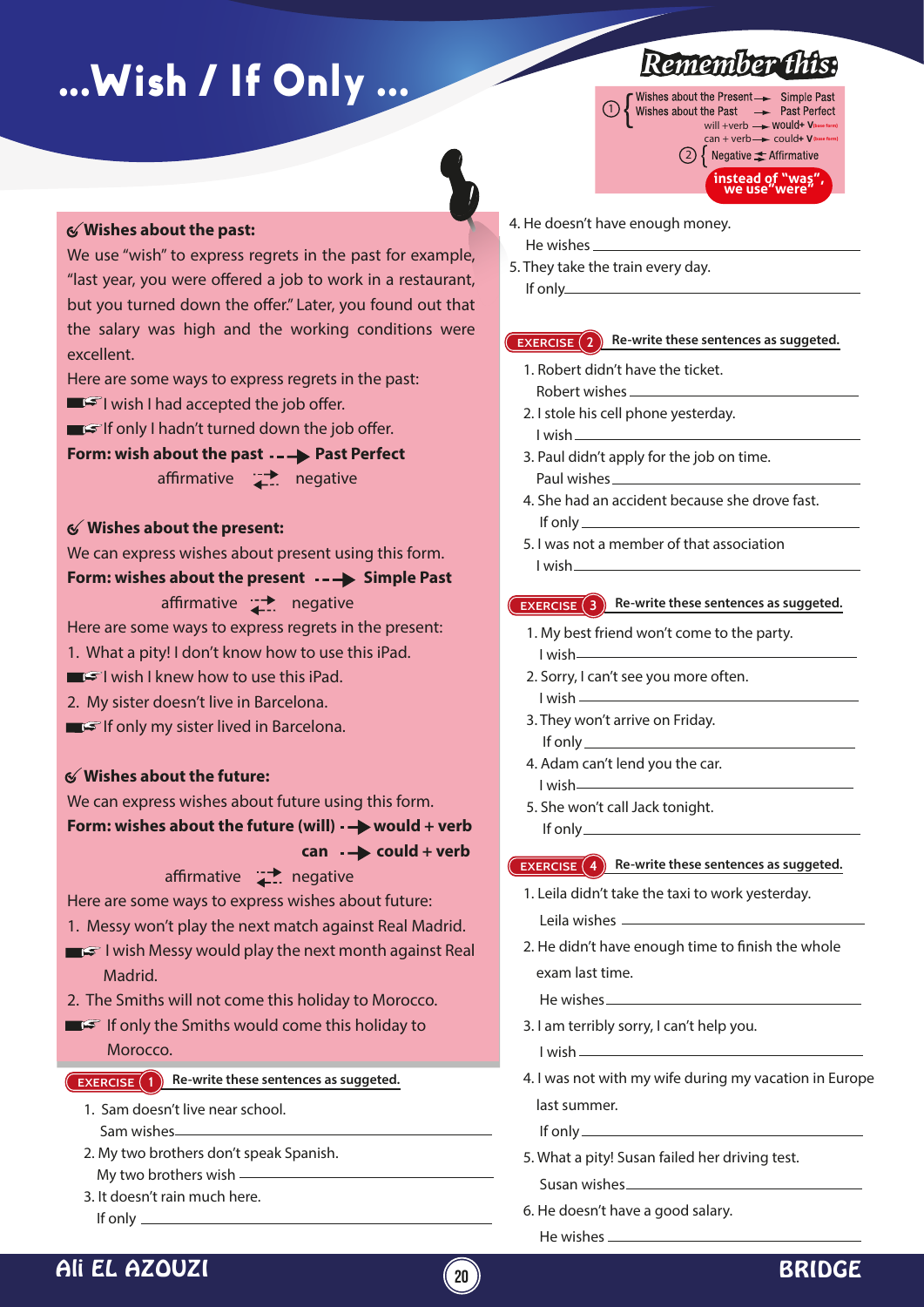**EXERCISE** (1



- 1. I can't join the club because I don't have a membership card. I wish I
- 2. He was not able to attend the meeting last week. If only
- 3. My brother doesn't live with us in this beautiful town. I wish my brother
- 4. What a pity! It didn't rain last year. Mr. Lawrence wishes
- 5. Mark didn't wake up early. So, he missed the train. Mark wishes
- 6. What a pity! I don't know how to solve this puzzle. If only
- 7. I am sure. He will arrive late to the interview. I wish
- 8. What a pity! Sophie didn't go to the doctor earlier. Sophie wishes
- 9. My daughter saw a horrible film and therefore she had nightmares at night.
- I wish my daughter
- 10. I am sorry. I can't answer you now. If only

## **EXERCISE (2) Re-write these sentences as suggested. (5Pts)**

- 1. My uncle didn't stay longer in Spain, and now he regrets it. My uncle wishes
- 2. I can't speak foreign languages. I wish
- 3. It's a pity! He sold his old computer yesterday. If only  $\overline{\phantom{0}}$
- 4. I can't help you because I don't have time. I wish
- 5. He had an accident because he didn't respect the red light. If only

#### **EXERCISE (3) Complete these sentences with the right form. (5Pts)**

- 1. I insulted my friend while having an argument with him. I wish I <u>entitled</u> my friend while having an argument with him. 2. I can't chat with you because I don't have the internet connection. If only I <u>see the internet connection</u> to chat with you. 3. I missed my friend's birthday party; so, he is now mad at me. If only I <u>my friend's birthday</u> party. 4. Jack arrived late at the airport. Therefore, he missed his flight.
- 5. He couldn't help you because he didn't have money. If only he \_\_\_\_\_\_\_\_\_\_\_\_\_\_ money to help you.

Jack wishes he \_\_\_\_\_\_\_\_\_\_\_\_\_ late at the airport.

a- had insulted b- hadn't insulted a- had b- had had a- didn't miss b- had not missed a- had not arrived b- had arrived a- had b- had had

**20**

**21**